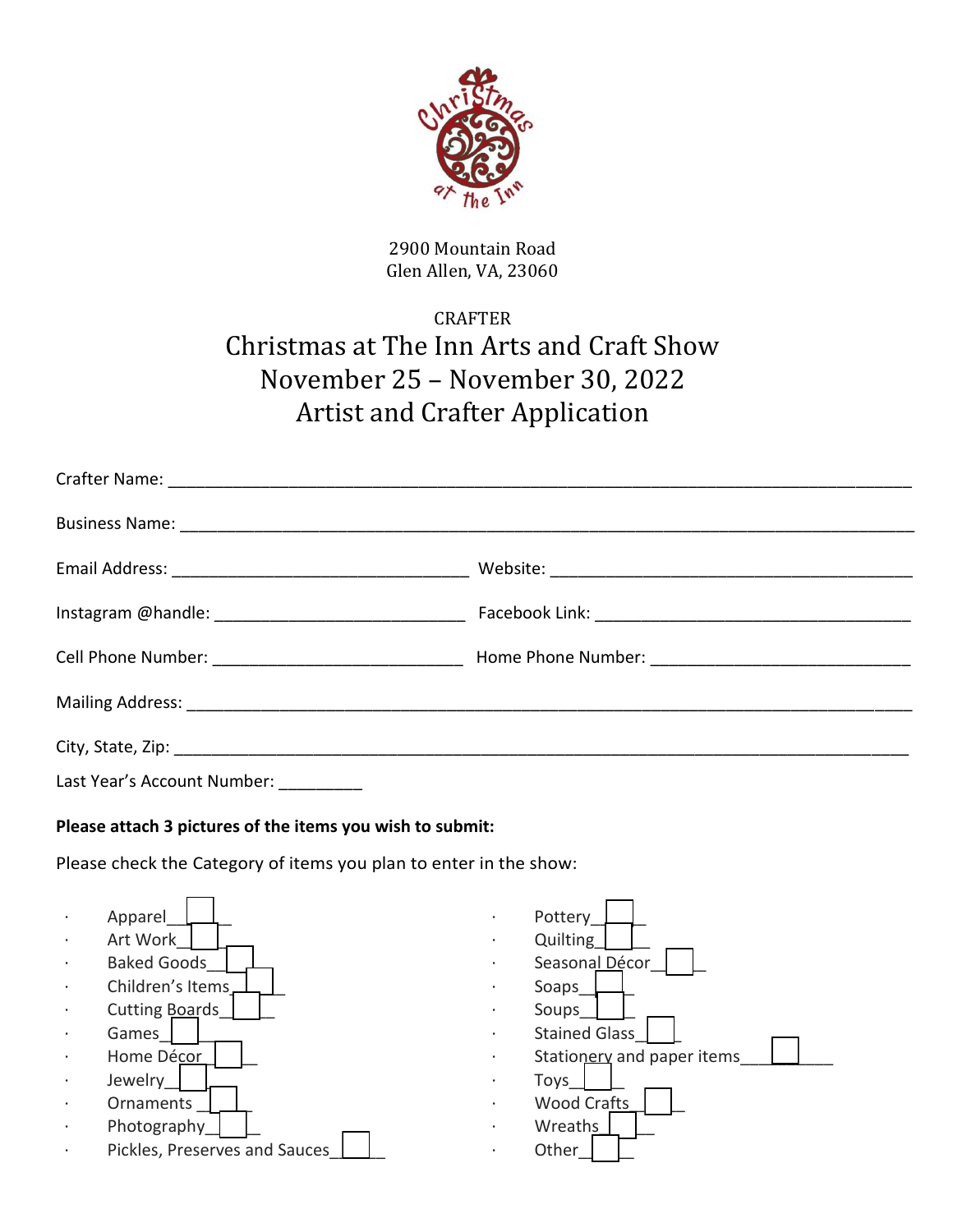Description of your crafts for each area  $\bullet$ 

| Kitchen <u>with the community of the community of the community of the community of the community of the community of the community of the community of the community of the community of the community of the community of the </u>  |
|---------------------------------------------------------------------------------------------------------------------------------------------------------------------------------------------------------------------------------------|
| Other theme ideas<br><u>Letter and the substitute of the substitute</u> of the substitute of the substitute of the substitute of the substitute of the substitute of the substitute of the substitute of the substitute of the substi |

Description of Displays or Organization items including measurements that you will use during the show?

Baskets will be raffled off each day to benefit our selected Nonprofit school. We appreciate your support to this cause. What would you be willing to include in the gift basket for NorthStar Academy?

Brief Biography (for event promotion) and a description of your business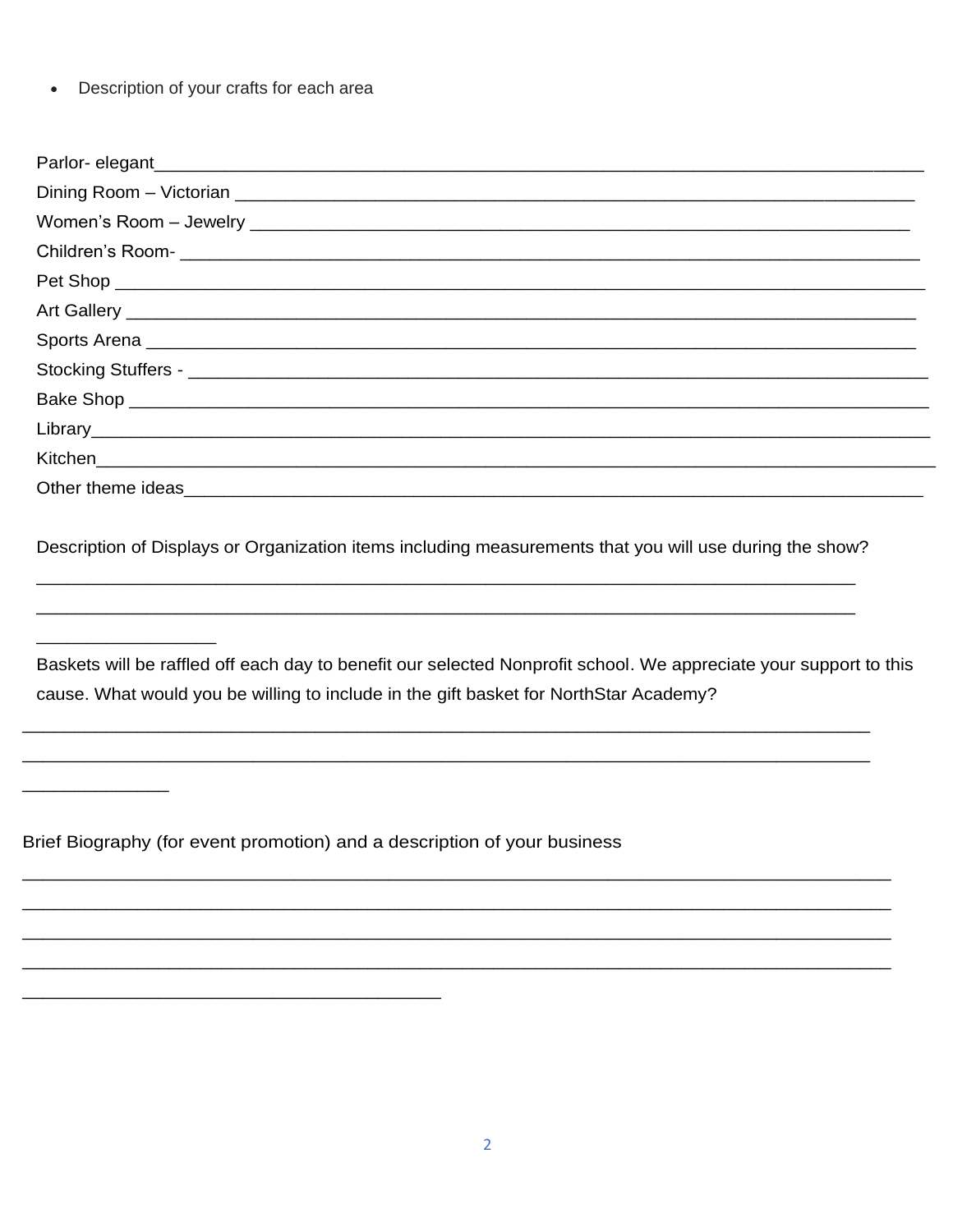#### **Christmas at The Inn Calendar and Schedule**

Because of the unique style of our Craft Show, we schedule our Crafters to work and contribute to the overall event success as much as possible. Our customers love meeting the crafters that make homemade items!

All crafts should be sorted by like items in disposable bags and boxes. 30% of sale items should be dropped of at the beginning of the set-up period. Restocking will occur before and after shifts when customers have left the building. *More details to come.*

| Tuesday Nov 22      | Item Drop off / Staging                          | 10 a.m.                 | 5 pm.            |                     |
|---------------------|--------------------------------------------------|-------------------------|------------------|---------------------|
| Wed. Nov. 23        | Item Drop off / Staging                          | 10 a.m.                 | 5 p.m.           |                     |
| Thursday Nov. 24    | <b>CLOSED</b><br><b>THANKSGIVING</b>             |                         |                  |                     |
| Friday, Nov. 25     | <b>Black Friday</b>                              | 12:00-4:00 p.m.         | 4:00-8:00 p.m.   |                     |
| Sat. Nov. 26        | <b>Small Business Sat.</b>                       | 10:00-1:30 p.m.         | $1:30-4:30 p.m.$ | 4:30 p.m.-8:00 p.m. |
| <b>Sun. Nov. 27</b> | <b>Artists Shopping</b>                          | 12:00-3:00 p.m.         | 3:00-6:00 p.m.   |                     |
| Monday, Nov. 28     | Grannies at the Inn<br>a.m./ Cyber Monday        | 10 a.m. to 1:30<br>p.m. | $1:30-4:30 p.m.$ | 4:30 p.m.-8:00 p.m. |
| Tuesday, Nov. 29    | Grannies at the Inn<br>a.m./Giving Tuesday       | 10 a.m. to 1:30<br>p.m. | 1:30-4:30 p.m.   | 4:30 p.m.-8:00 p.m. |
| Wed, Nov. 30        | Grannies at the Inn<br>a.m./ Last Day of<br>show | 10 a.m. to 2:00<br>p.m. |                  |                     |
| Wed. Nov. 30        | Show/Teardown                                    | 3:00 p.m. to 5 p.m.     |                  |                     |

**\*This year we are having our special Granny's shopping days Mon, Tues, and Wednesday after the weekend. Some people may have traveled out of town for Thanksgiving, and they will also be able to visit the show upon their return Monday and Tuesday. We have Senior Living Homes that will be visiting us for Granny's days.** 

**Dates & Working Hours:** 

**My preferred work area is:** 

- **Downstairs\_\_\_\_\_\_\_\_** 
	- **Upstairs \_\_\_\_\_\_\_\_\_\_\_**
	- **•** Outside
	- **Outdoor Coffee Station**
	- **I will work anywhere I am needed \_\_\_\_\_\_\_\_\_\_\_\_\_\_**

**I am available to work:** 

- **Mornings\_\_\_\_\_\_\_**
- **Afternoons\_\_\_\_\_\_**
- **Evenings\_\_\_\_\_\_\_**
- **Weekends\_\_\_\_\_\_\_**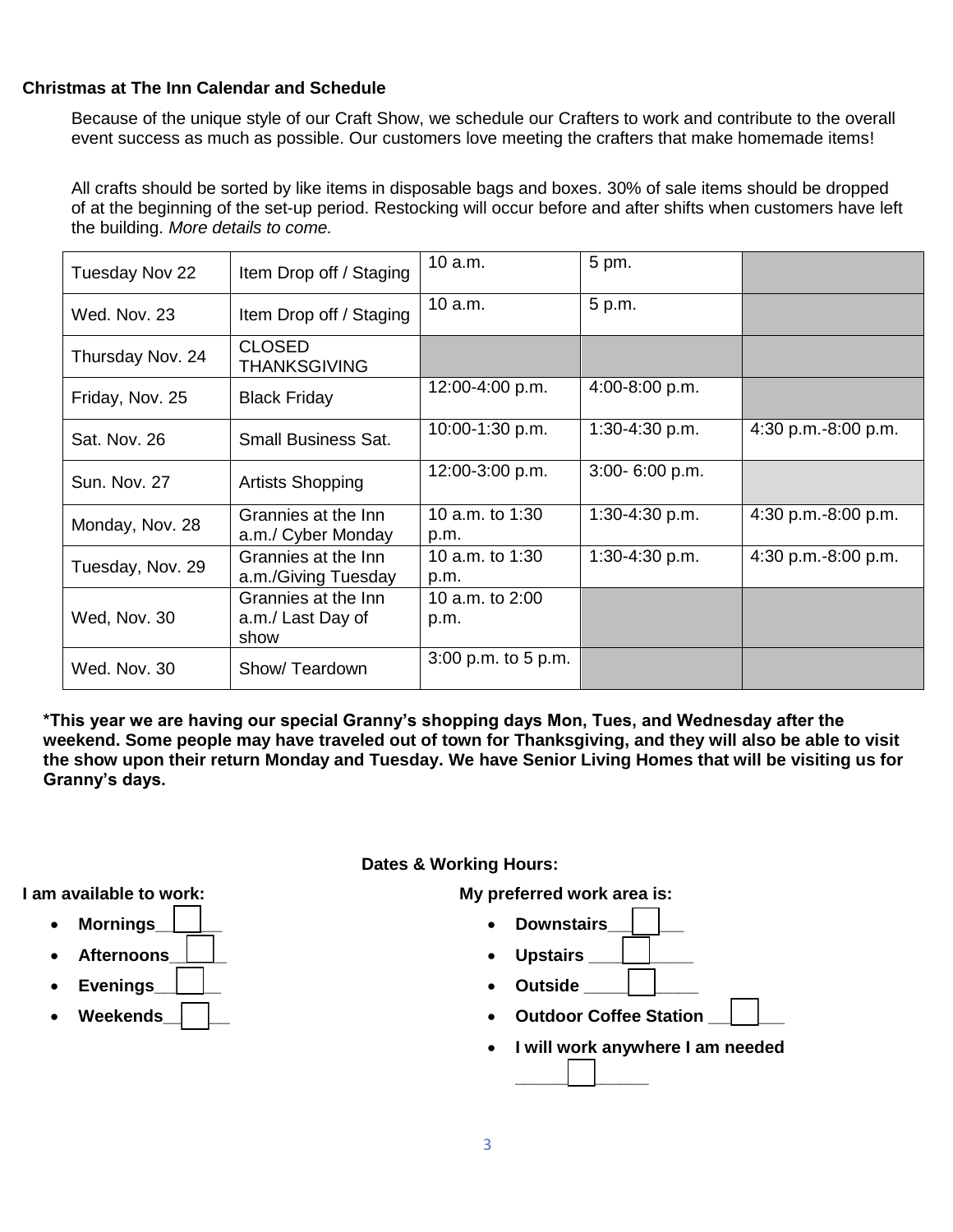| I would like to participate but will not be present during the show |  |
|---------------------------------------------------------------------|--|
|---------------------------------------------------------------------|--|

**Each crafter will sign in and out with the Administrator at the show and get shift assignment. Each item must be labeled with a provided account number and a unique item number. Items with missing tags will not be sold. Taxes are the responsibility of the crafter. Payment to the crafter will be mailed approximately fifteen business days after the close of the show.** A customer ordering an item **thorough this show is subject to the same commission rate and needs to be paid for during the show.**

## **Terms and Conditions**

- \_\_\_\_\_\_ initial I **agree that the staff and management of The Virginia Cliffe Inn will make the decision regarding the items that are suitable for this sale at this event.**
- \_\_\_\_\_\_ initial **All items considered for the craft show must be handmade or have a handmade addition to them.**
- **\_\_\_\_\_** initial A \$50 registration fee is required to enter the show and is nonrefundable.
- \_\_\_\_\_ initial the crafters will receive a percentage of sales 70, 75 or 80% of the sale price that is collected through the cashiering system based on the number of hours worked at the Christmas At The Inn show as shown below:

| <b>Over 19.5</b> | 80% |
|------------------|-----|
| hours            |     |
| 10-19.5          | 75% |
| hours            |     |
| Less than        | 70% |
| 10 hours         |     |

I request permission to sell at Christmas At The Virginia Cliffe Inn November 25-- November 30, 2022. I have read and understand the Crafter Guidelines and agree to the terms and conditions outlined therein.

\_\_\_\_\_ initial I agree to adhere to the rules and regulations. Further, I shall indemnify, keep and hold harmless The Virginia Cliffe Inn from any and all claims and demands, whether for injuries to person, or loss of life, or damage to property, on or off the premises, arising out of thee use or occupancy of the premises by vendor and shall defend at vendor's own expense any action brought against The Virginia Cliffe In or its agents or employees as a result of the Vendor's acts or omissions .

I understand that it is recommend that I carry my own general liability and product liability insurance, as the Inn does not provide this coverage. Participation in the Christmas At The Inn Craft Show by the abovenamed business without adequate or proper insurance is at the business owner's own risk.

### **Please send your \$50.00 registration fee to PayPal- [jclifton@vacliffeinn.com](mailto:jclifton@vacliffeinn.com)**